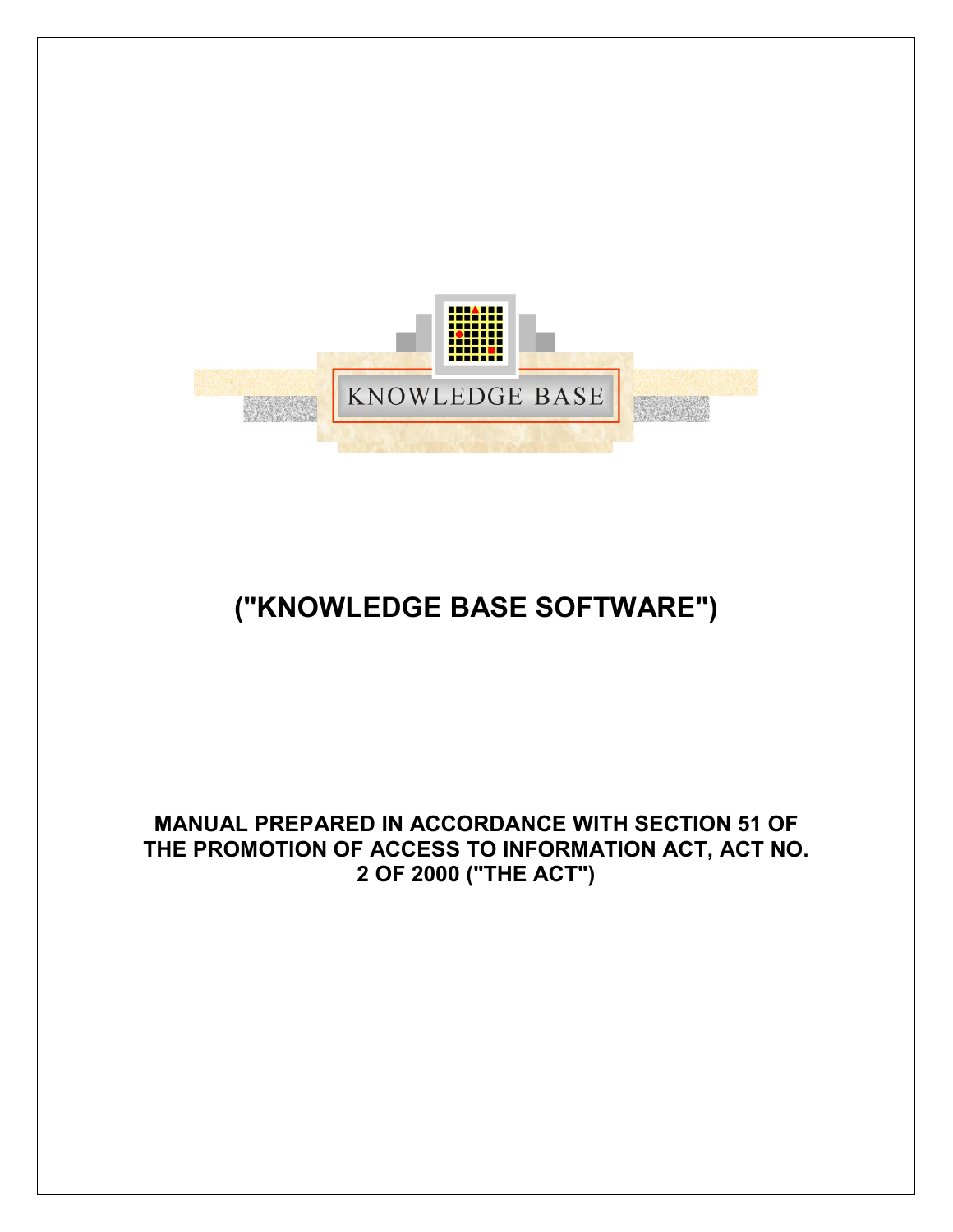# INDEX Page

| 1.              | Introduction                                                                   | 3              |
|-----------------|--------------------------------------------------------------------------------|----------------|
| 2.              | Contact details                                                                | 4              |
| 3.              | Guide in terms of section 10 of the Act                                        | 5              |
| 4.              | Notice(s) in terms of section $52(2)$ of the Act                               | 6              |
| 5.              | Information / documents available in accordance with<br>other legislation      | $\overline{7}$ |
| 6.              | Documents / information held by Knowledge Base Software<br>in terms of the Act | 8              |
| 7.              | Other information                                                              | 9              |
| 8.              | Availability of the manual                                                     | 10             |
| 9.              | Form of request                                                                | 11             |
| 10 <sub>1</sub> | Prescribed fees                                                                | 18             |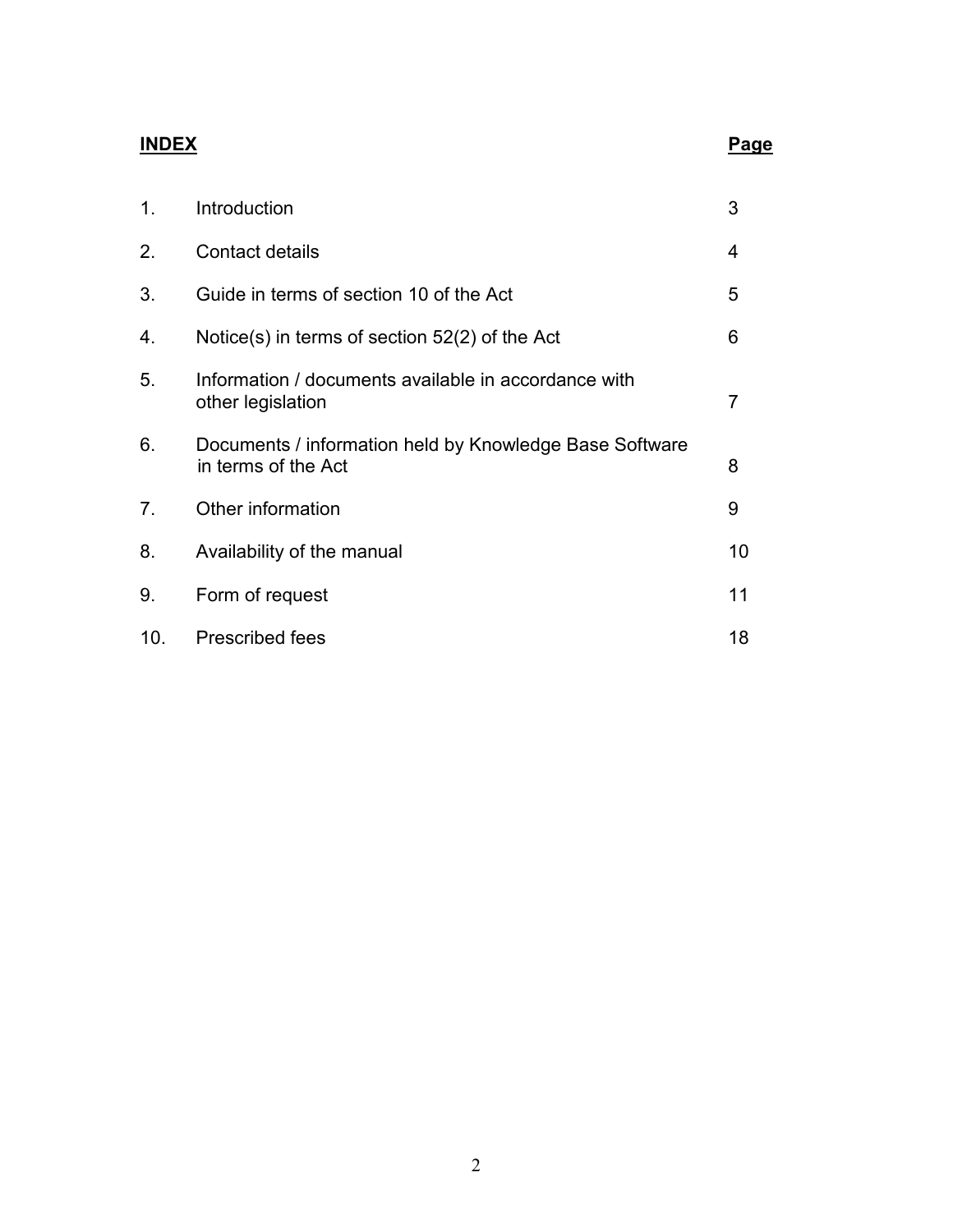#### 1. INTRODUCTION

The manual is to assist potential requestors as to the procedure to be followed when requesting access to information / documents from Knowledge Base Software as contemplated in terms of the Act.

The manual may be amended from time to time and as soon as any amendments have been finalised, the latest version of the manual will be made public.

Any requestor is advised to contact Christopher Cuff should he / she require any assistance in respect of the utilisation of this manual and/or the requesting of documents / information from Knowledge Base Software.

The following words will bear the following meaning in this manual :-

| "the Act"                    | mean the Promotion of Access to<br>shall<br>Information Act, No. 2 of 2000, together with all<br>relevant regulations published;           |
|------------------------------|--------------------------------------------------------------------------------------------------------------------------------------------|
| "the/this manual"            | shall mean this manual together with all<br>annexures thereto as available at the offices of<br>Knowledge Base Software from time to time; |
| "Knowledge Base<br>Software" | shall mean Knowledge Base Software (Pty)<br>Limited;                                                                                       |
| "SAHRC"                      | shall mean the South African Human Rights<br>Commission.                                                                                   |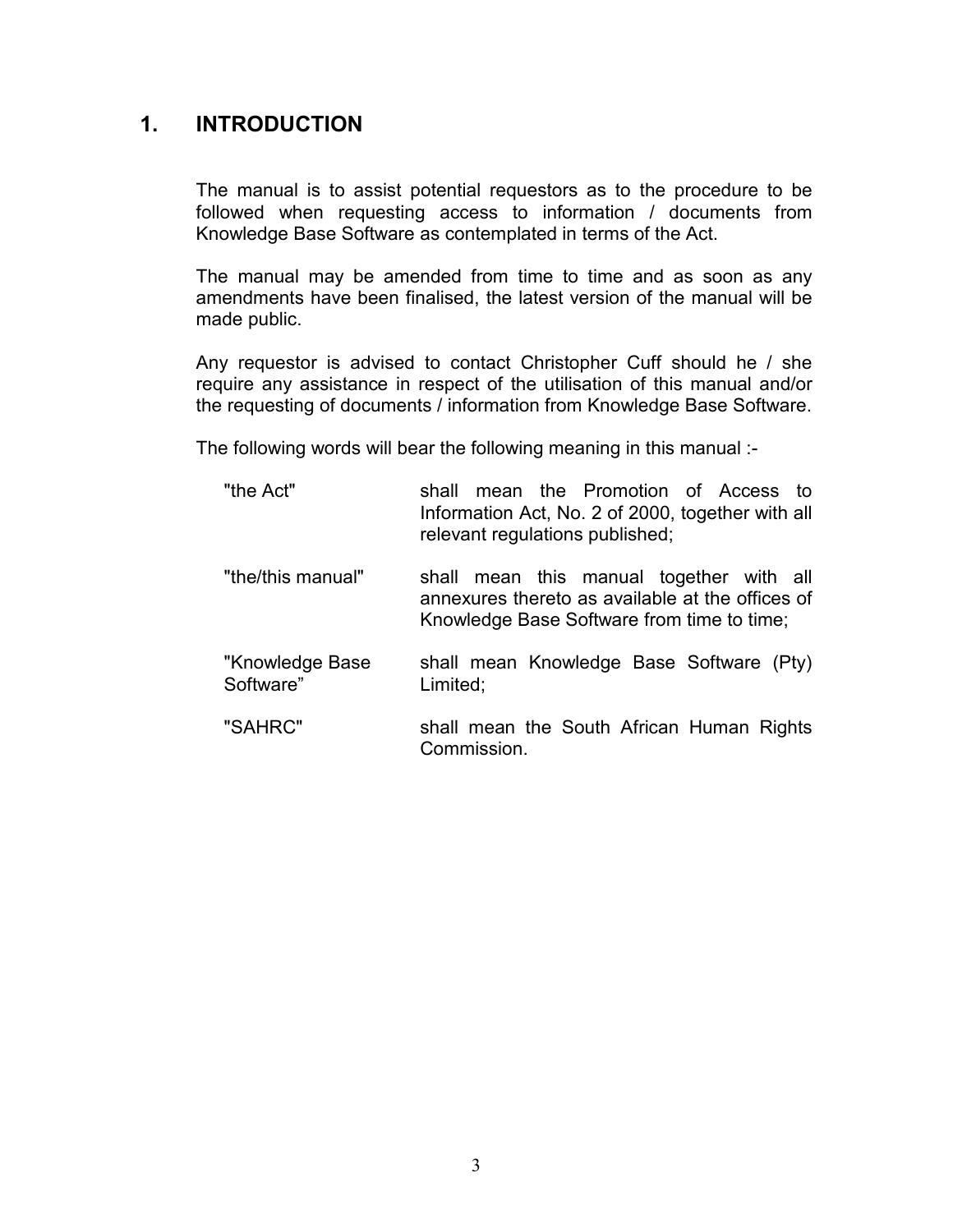# 2. **CONTACT DETAILS** (Section 51(1)(a) of the Act)

| Name of body:                            | Knowledge Base Software (Pty) Limited                                                                        |
|------------------------------------------|--------------------------------------------------------------------------------------------------------------|
| <b>Registration number:</b>              | 2002/021550/07                                                                                               |
| <b>Appointed information</b><br>officer: | <b>Christopher Cuff</b>                                                                                      |
| <b>Address:</b>                          | <b>Block I, The Terraces</b><br>Silverwood Close<br><b>Steenberg Office Park</b><br>Tokai<br>Cape Town, 7945 |
| <b>Postal address:</b>                   | P O Box 610<br>Constantia<br>7848                                                                            |
| Telephone:                               | +27 21 7011850                                                                                               |
| Fax:                                     | +27 21 7011822                                                                                               |
| E-mail:                                  | christopher@knowbase.co.za                                                                                   |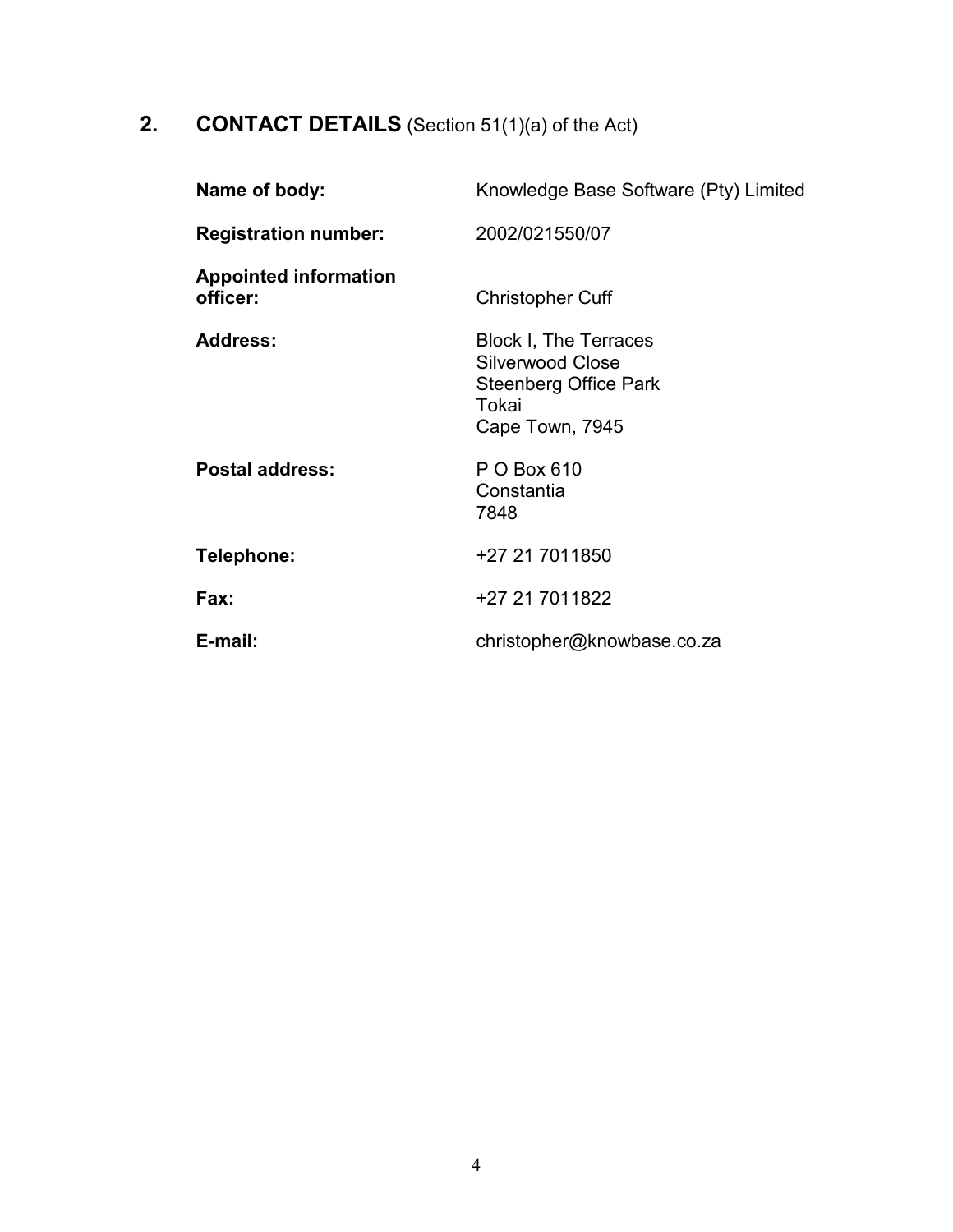#### 3. GUIDE IN TERMS OF SECTION 10 OF THE ACT (Section 51(1)(b) of the Act)

In terms of section 10 of the Act a guide will be compiled by the SAHRC containing such information as may be required by a person who wishes to exercise any right contemplated in the Act. The guide will be made available by the SAHRC by no later than August 2003.

#### Contact details of the South African Human Rights Commission:

PAIA Unit The Research and Documentation Department Private Bag 2700 HOUGHTON 2041

Telephone: +27 11 484 8300

Fax: +27 11 484 0582

Website: www.sahrc.org.za

E-mail: PAIA@sahrc.org.za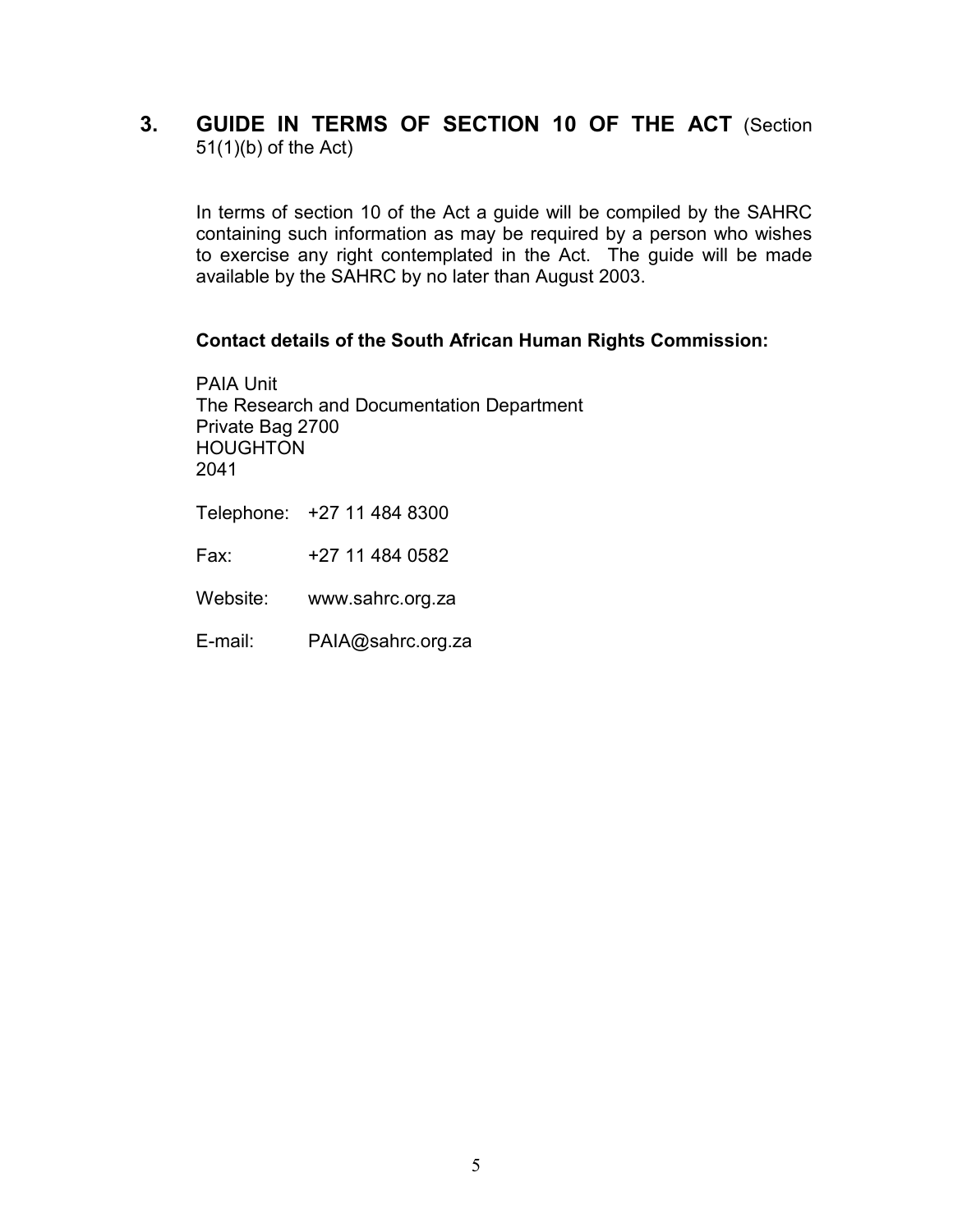#### 4. NOTICE(S) IN TERMS OF SECTION 52(2) OF THE ACT (Section 51(1)(c) of the Act)

At this stage no notice(s) has / have been published.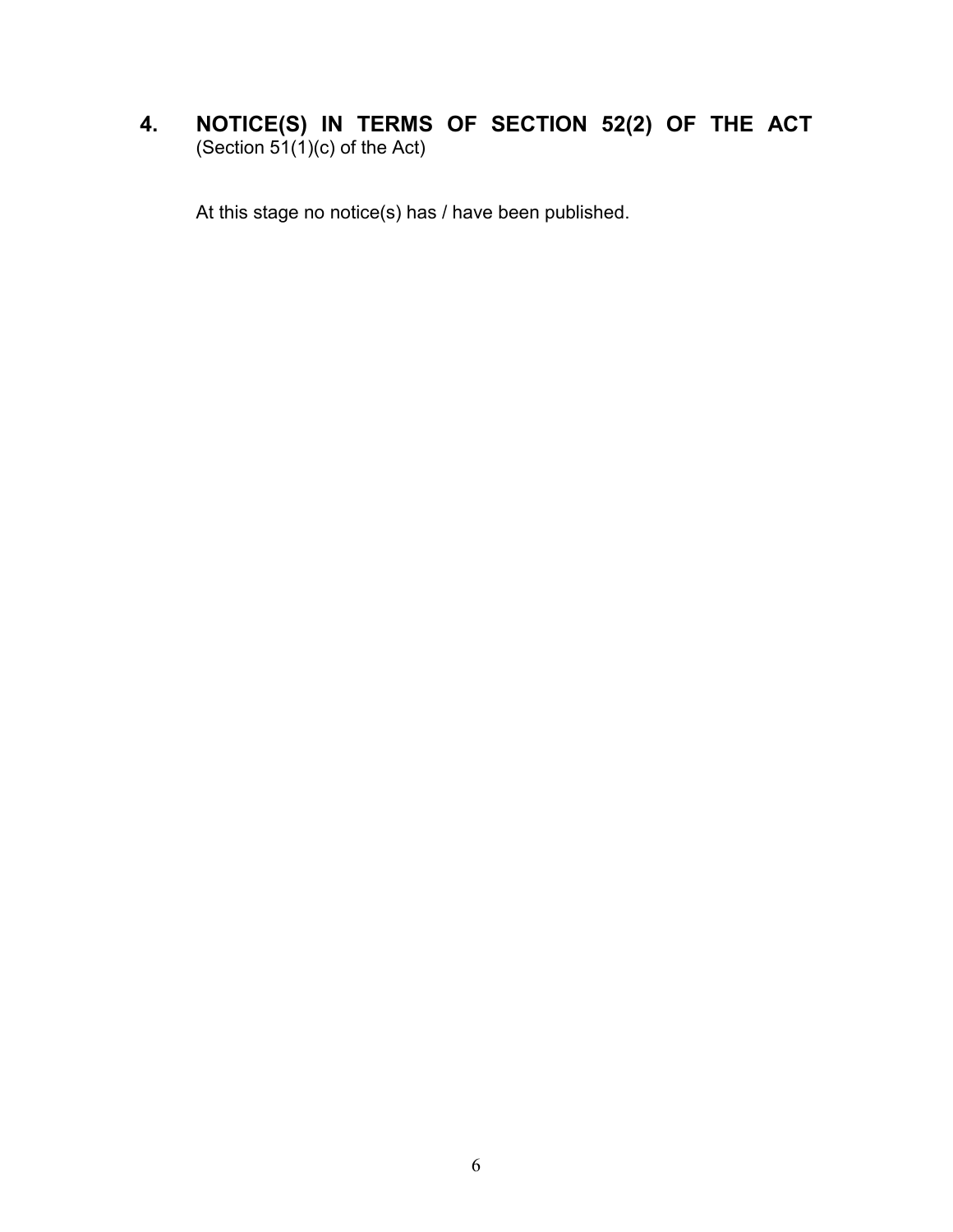#### 5. INFORMATION / DOCUMENTS AVAILABLE IN ACCORDANCE WITH OTHER LEGISLATION (Section 51(1)(d) of the Act)

Knowledge Base Software keeps information / documents in accordance with the following legislation (please note that this is not an exhaustive list) :-

- **Companies Act, Act No. 71 of 1973**
- Income Tax Act, Act No. 58 of 1962 (Section 75)
- Value-Added Tax Act, Act No. 89 of 1991 (Section 65)
- Unemployment Insurance Act, Act No. 30 of 1966 (Section 32)
- Basic Conditions of Employment Act, Act No. 75 of 1997 (Section 31)
- Employment Equity Act, Act No. 55 of 1998 (Section 26)
- Compensation for Occupational Injuries and Diseases Act, Act No. 130 of 1993 (Section 97)
- Insolvency Act, Act No. 24 of 1936 (Sections 134 and 155)
- Occupational Health and Safety Act, Act No. 85 of 1993
- Skills Development Act, Act No. 97 of 1998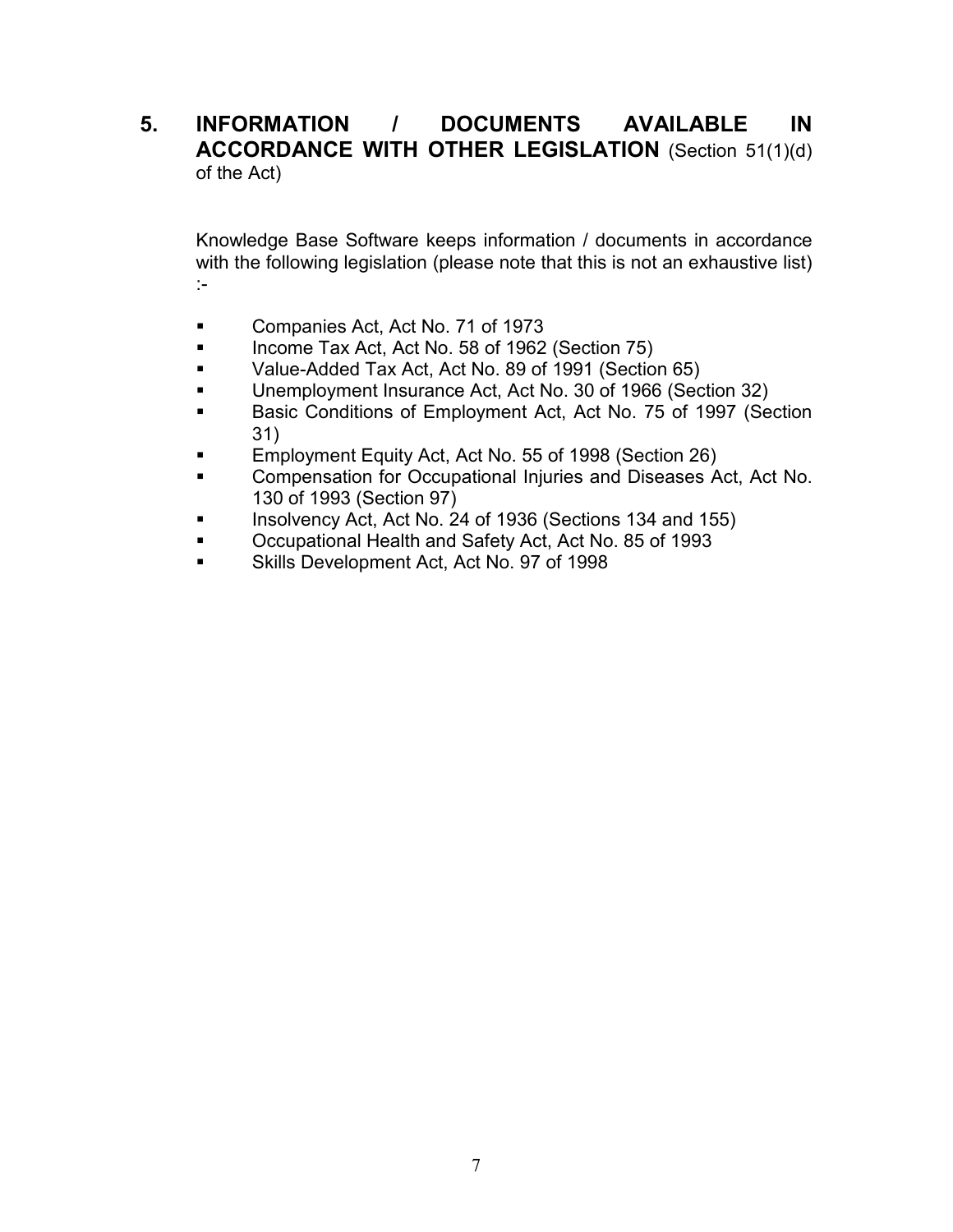#### 6. DOCUMENTS / INFORMATION HELD BY KNOWLEDGE BASE SOFTWARE IN TERMS OF THE ACT (Section 51(1)(e) of the Act)

#### **Website**

 The Knowledge Base Software website (www.knowbase.co.za), accessible to anyone with access to the internet, has the following categories:

- Home page
- Contact / about us
- Products
- Services
- News
- Buy
- **Search**

#### **Other**

 The documents / information listed herein below pertain to the day-to-day management of the business of Knowledge Base Software: -

- Standard employment contracts
- Human resources manual
- Insurance policies
- Rules and regulations relating to provident funds
- Other commercial contracts

It is recorded that any and all documents / information requested pertaining to the aforesaid shall always only be made available to a requestor subject to the provisions of the Act.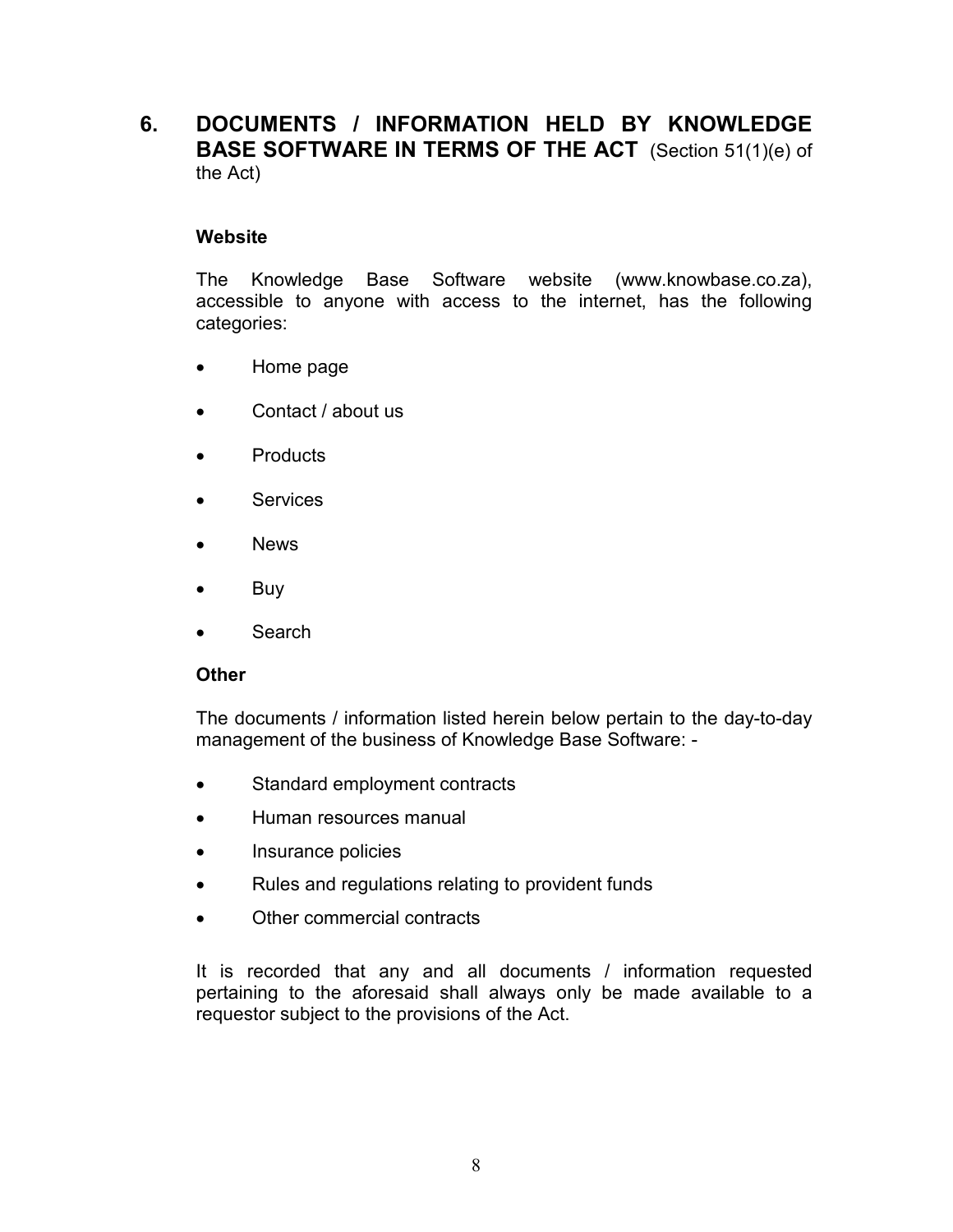## 7. **OTHER INFORMATION** (Section 51(1)(f) of the Act)

 The Minister of Justice and Constitutional Development has to date not published any regulations in terms of this section.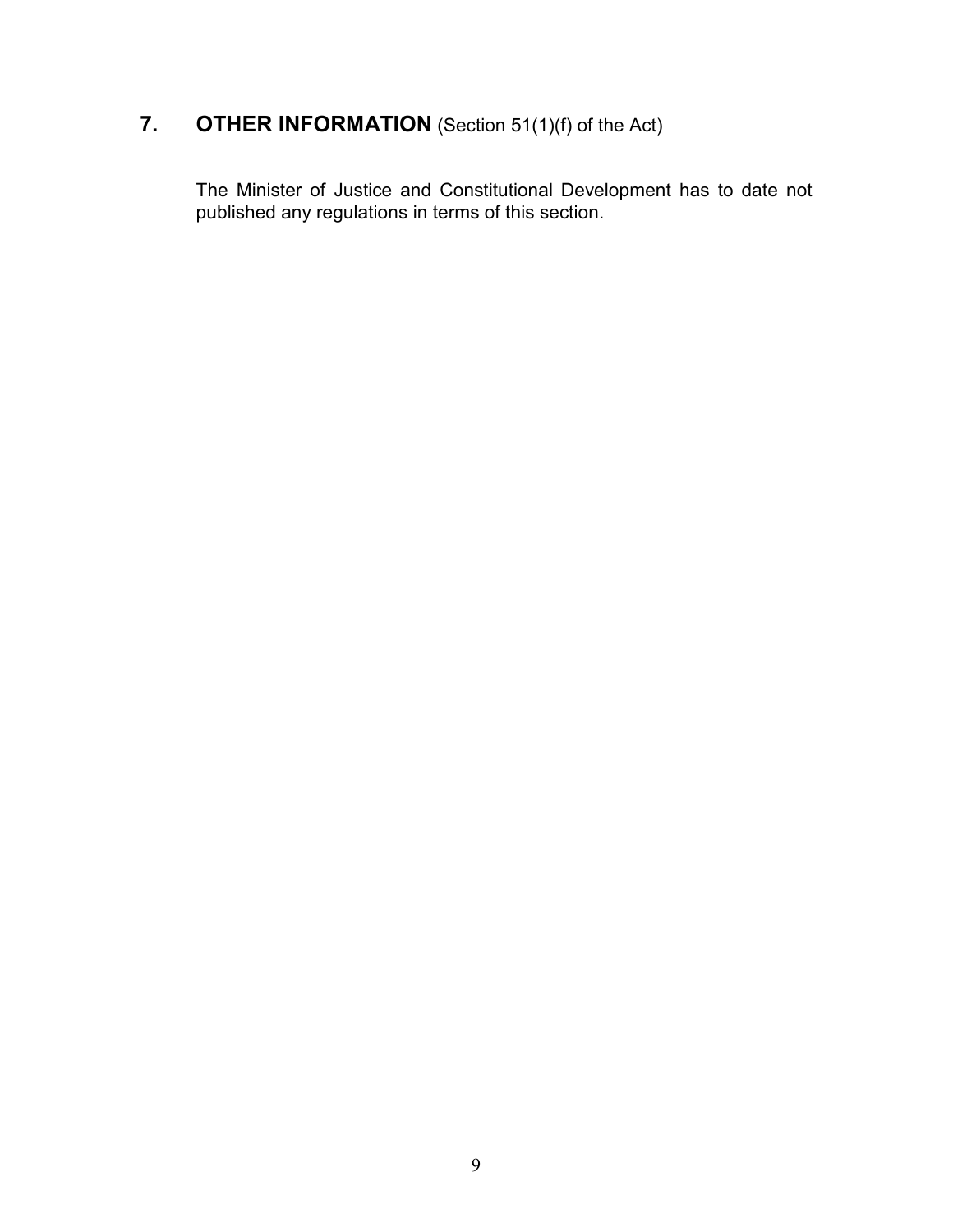#### 8. AVAILIBILITY OF THE MANUAL (Section 51(3) of the Act)

- 8.1 This manual is available for inspection at the offices of Knowledge Base Software, free of charge.
- 8.2 Copies of the manual may be obtained, subject to the prescribed fees, at the offices of Knowledge Base Software.
- 8.3 The manual can also be accessed on the websites of the SAHRC (www.sahrc.org.za) and Knowledge Base Software (www.knowbase.co.za) and will be published in the Government Gazette. However, it should be noted that the manual accessible on the website of SAHRC and in the Government Gazette, does not include the request forms or fee structure (set out on pages 11 and further of this manual). The request forms and fee structure can be obtained on the SAHRC website (www.sahrc.org.za) or the website of the Department of Justice and Constitutional Development (www.doj.gov.za) (under "regulations").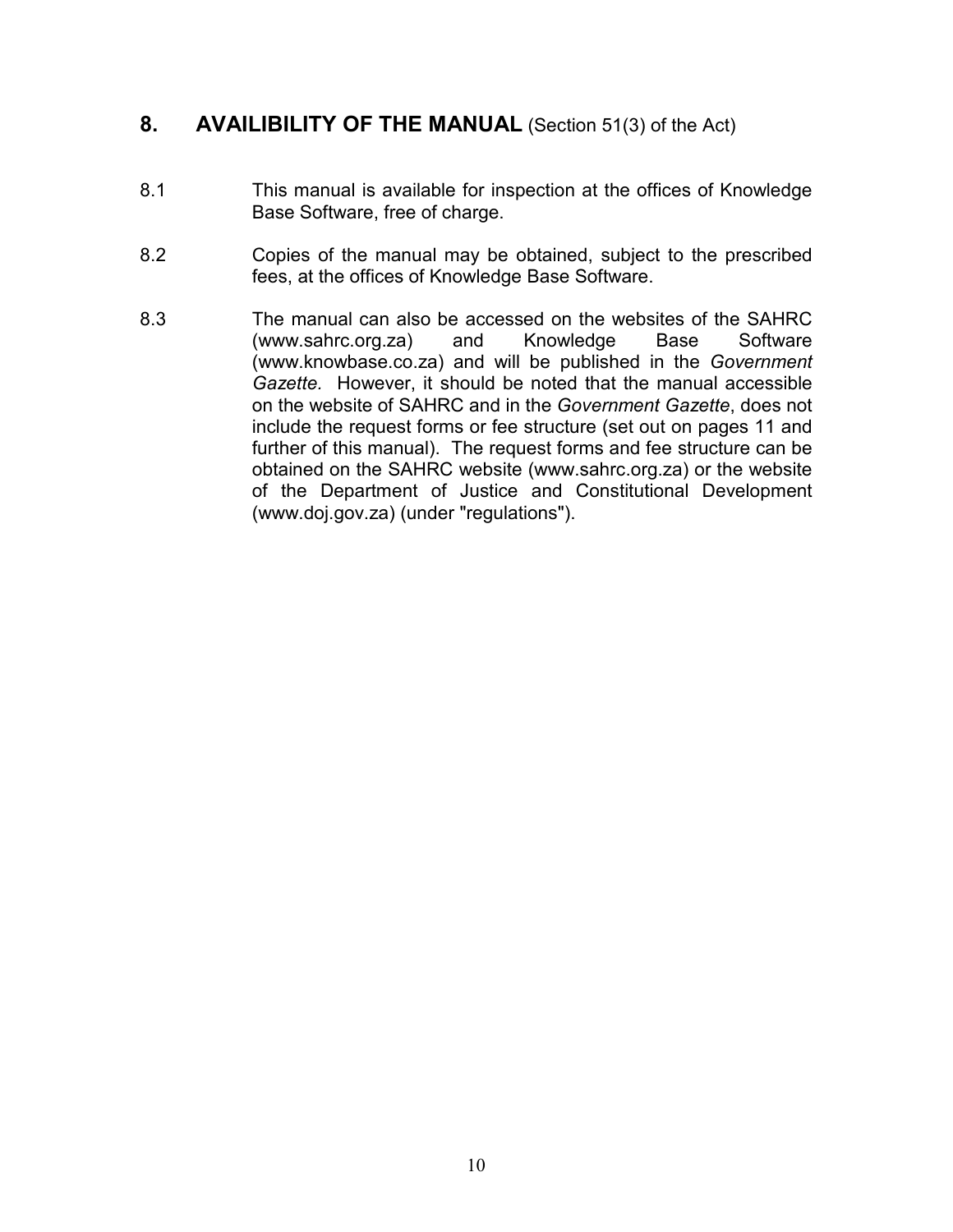#### 9. FORM OF REQUEST (Section 53(1) of the Act)

### REQUEST FOR ACCESS TO RECORD OF PRIVATE BODY

(Section 53(1) of the Promotion of Access to Information Act, 2000 (Act No. 2 of 2000))

## [Regulation 10]

#### A. PARTICULARS OF PRIVATE BODY

The Head :

#### B. PARTICULARS OF PERSON REQUESTING ACCESS TO THE RECORD

\_\_\_\_\_\_\_\_\_\_\_\_\_\_\_\_\_\_\_\_\_\_\_\_\_\_\_\_\_\_\_\_\_\_\_\_\_\_\_\_\_\_\_\_\_\_\_\_\_\_\_\_\_\_\_\_\_\_\_\_\_\_

\_\_\_\_\_\_\_\_\_\_\_\_\_\_\_\_\_\_\_\_\_\_\_\_\_\_\_\_\_\_\_\_\_\_\_\_\_\_\_\_\_\_\_\_\_\_\_\_\_\_\_\_\_\_\_\_\_\_\_\_\_\_

\_\_\_\_\_\_\_\_\_\_\_\_\_\_\_\_\_\_\_\_\_\_\_\_\_\_\_\_\_\_\_\_\_\_\_\_\_\_\_\_\_\_\_\_\_\_\_\_\_\_\_\_\_\_\_\_\_\_\_\_\_\_

- a) The particulars of the person who requests access to the record must be recorded below.
- b) Furnish an address and/or fax number in the Republic to which information must be sent.
- c) Proof of the capacity in which the request is made, if applicable, must be attached.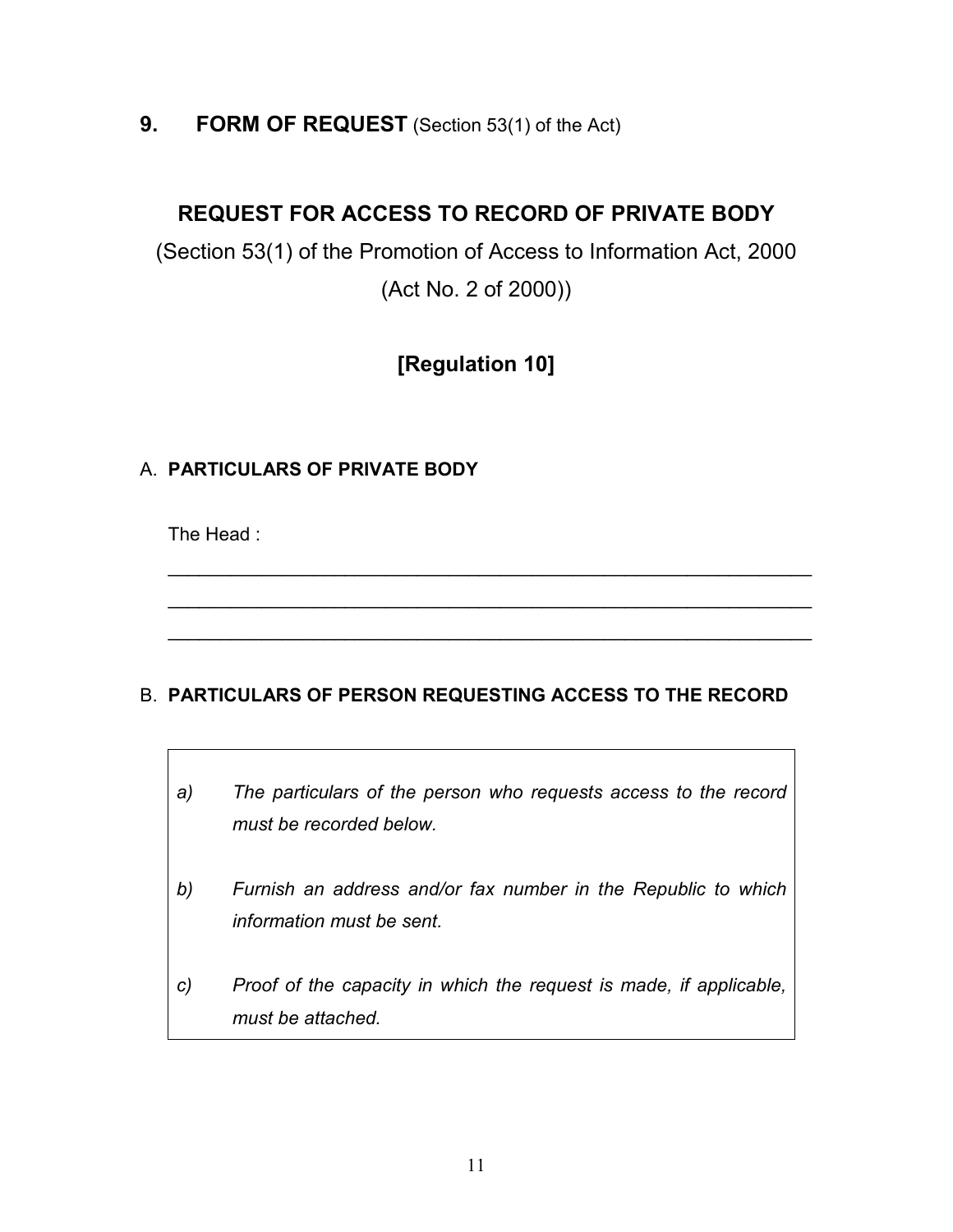| <b>Identity Number:</b>                                               |                                                                                                                         |  |
|-----------------------------------------------------------------------|-------------------------------------------------------------------------------------------------------------------------|--|
| Postal address:                                                       |                                                                                                                         |  |
| Fax number:                                                           |                                                                                                                         |  |
| Telephone number:                                                     | <u> 1989 - Johann Stoff, deutscher Stoffen und der Stoffen und der Stoffen und der Stoffen und der Stoffen und der </u> |  |
| E-mail address :                                                      |                                                                                                                         |  |
| Capacity in which request is made, when made and on behalf of another |                                                                                                                         |  |

person : \_\_\_\_\_\_\_\_\_\_\_\_\_\_\_\_\_\_\_\_\_\_\_\_\_\_\_\_\_\_\_\_\_\_\_\_\_\_\_\_\_\_\_\_\_\_\_\_\_\_\_\_\_\_.

#### C. PARTICULARS OF PERSON ON WHOSE BEHALF REQUEST IS MADE

This section must be completed only if a request for information is made on behalf of another person.

 $\mathcal{L}=\underbrace{\mathcal{L}=\mathcal{L}=\mathcal{L}=\mathcal{L}=\mathcal{L}=\mathcal{L}=\mathcal{L}=\mathcal{L}=\mathcal{L}=\mathcal{L}=\mathcal{L}=\mathcal{L}=\mathcal{L}=\mathcal{L}=\mathcal{L}=\mathcal{L}=\mathcal{L}=\mathcal{L}=\mathcal{L}=\mathcal{L}=\mathcal{L}=\mathcal{L}=\mathcal{L}=\mathcal{L}=\mathcal{L}=\mathcal{L}=\mathcal{L}=\mathcal{L}=\mathcal{L}=\mathcal{L}=\mathcal{L}=\mathcal{L}=\mathcal{L}=\mathcal{L}=\mathcal{L}=\$ 

Full names and surname : \_\_\_\_\_\_\_\_\_\_\_\_\_\_\_\_\_\_\_\_\_\_\_\_\_\_\_\_\_\_\_\_\_\_\_\_\_\_\_

Identity Number : \_\_\_\_\_\_\_\_\_\_\_\_\_\_\_\_\_\_\_\_\_\_\_\_\_\_\_\_\_\_\_\_\_\_\_\_\_\_\_\_\_\_\_\_\_\_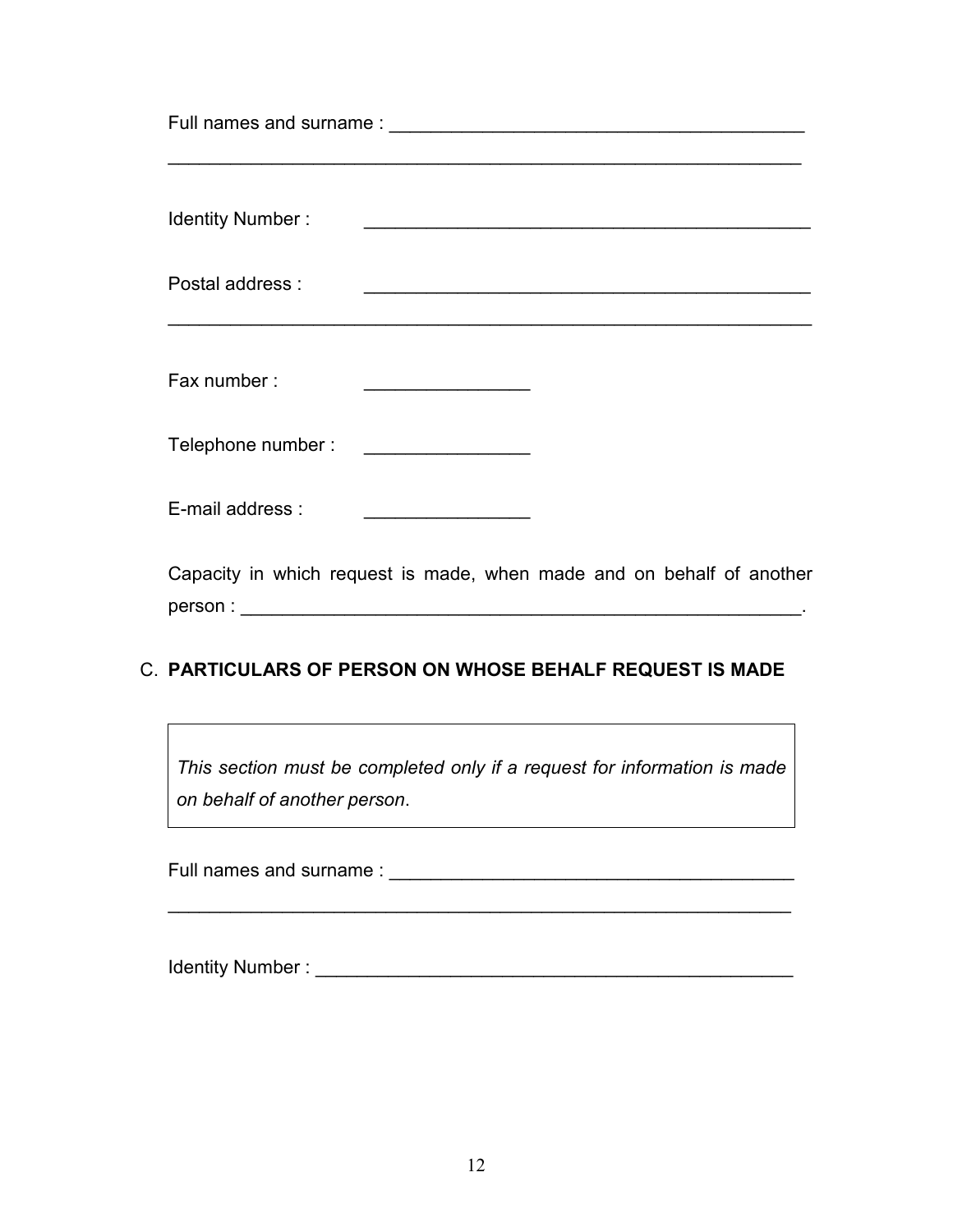#### D. PARTICULARS OF RECORD

- a) Provide full particulars of the record to which access is requested, including the reference number if that is known to you, to enable the record to be located.
- b) If the provided space is inadequate please continue on a separate folio and attach it to this form. The requester must sign all the additional folios.
- 1. Description of record or relevant part of the record :-

2. Reference number, if available : \_\_\_\_\_\_\_\_\_\_\_\_\_\_\_\_\_\_\_\_\_\_\_\_\_\_\_\_\_\_\_\_\_

 $\_$  , and the set of the set of the set of the set of the set of the set of the set of the set of the set of the set of the set of the set of the set of the set of the set of the set of the set of the set of the set of th

\_\_\_\_\_\_\_\_\_\_\_\_\_\_\_\_\_\_\_\_\_\_\_\_\_\_\_\_\_\_\_\_\_\_\_\_\_\_\_\_\_\_\_\_\_\_\_\_\_\_\_\_\_\_\_\_\_\_\_

\_\_\_\_\_\_\_\_\_\_\_\_\_\_\_\_\_\_\_\_\_\_\_\_\_\_\_\_\_\_\_\_\_\_\_\_\_\_\_\_\_\_\_\_\_\_\_\_\_\_\_\_\_\_\_\_\_\_\_

\_\_\_\_\_\_\_\_\_\_\_\_\_\_\_\_\_\_\_\_\_\_\_\_\_\_\_\_\_\_\_\_\_\_\_\_\_\_\_\_\_\_\_\_\_\_\_\_\_\_\_\_\_\_\_\_\_\_\_

\_\_\_\_\_\_\_\_\_\_\_\_\_\_\_\_\_\_\_\_\_\_\_\_\_\_\_\_\_\_\_\_\_\_\_\_\_\_\_\_\_\_\_\_\_\_\_\_\_\_\_\_\_\_\_\_\_\_\_

\_\_\_\_\_\_\_\_\_\_\_\_\_\_\_\_\_\_\_\_\_\_\_\_\_\_\_\_\_\_\_\_\_\_\_\_\_\_\_\_\_\_\_\_\_\_\_\_\_\_\_\_\_\_\_\_\_\_\_

3. Any further particulars of record : \_\_\_\_\_\_\_\_\_\_\_\_\_\_\_\_\_\_\_\_\_\_\_\_\_\_\_\_\_\_\_\_

#### E. FEES

- a) A request for access to a record, other than a record containing personal information about yourself, will be processed only after a request fee has been paid.
- b) You will be notified of the amount requested to be paid as the request fee.
- c) The fee payable for access to a record depends on the form in which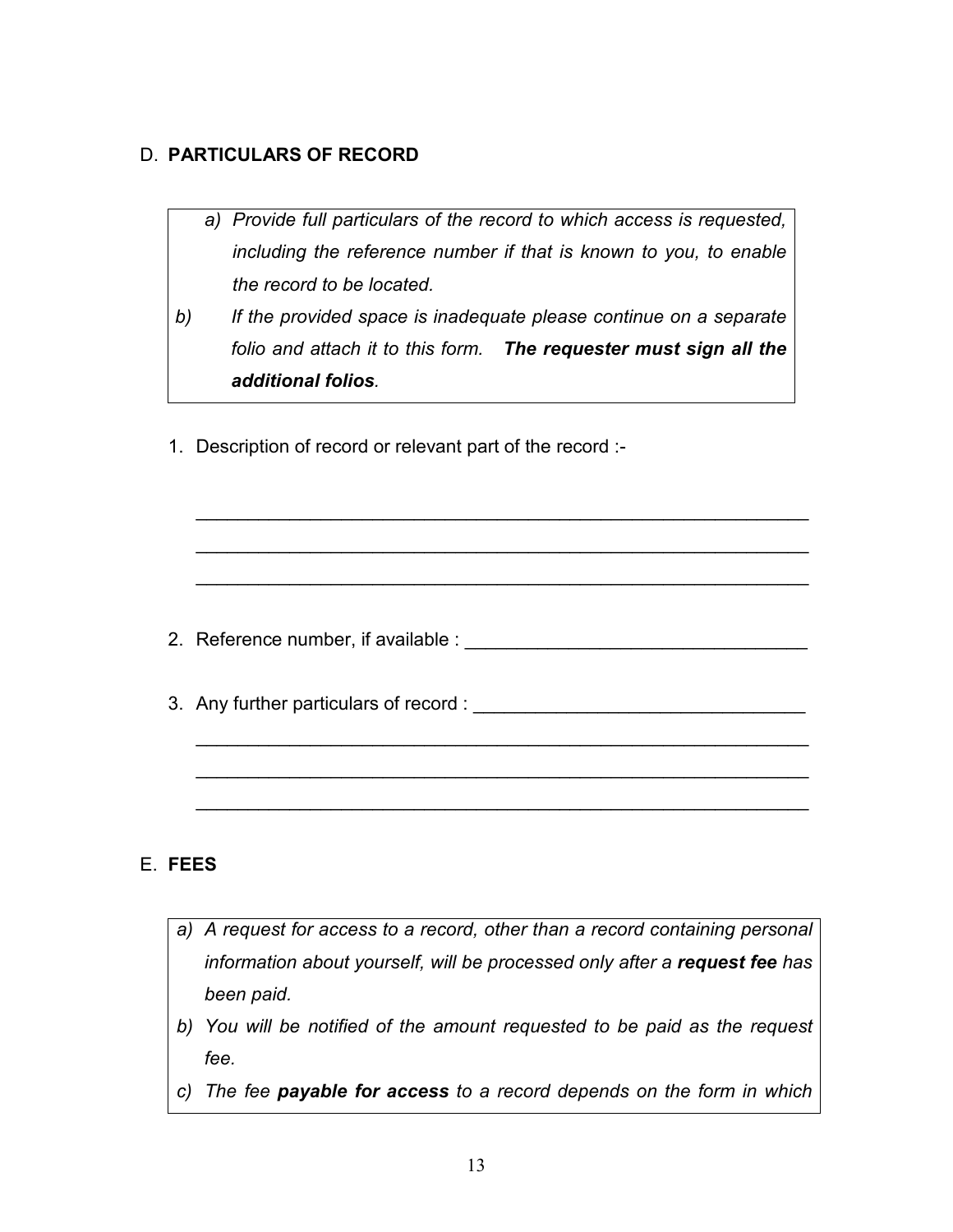access is required and the reasonable time required to search for and prepare a record.

d) If you qualify for exemption of the payment of any fee, please state the reason therefore. 

\_\_\_\_\_\_\_\_\_\_\_\_\_\_\_\_\_\_\_\_\_\_\_\_\_\_\_\_\_\_\_\_\_\_\_\_\_\_\_\_\_\_\_\_\_\_\_\_\_\_\_\_\_\_\_\_\_\_\_\_\_\_

 $\_$ 

\_\_\_\_\_\_\_\_\_\_\_\_\_\_\_\_\_\_\_\_\_\_\_\_\_\_\_\_\_\_\_\_\_\_\_\_\_\_\_\_\_\_\_\_\_\_\_\_\_\_\_\_\_\_\_\_\_\_\_\_\_\_

Reason for exemption from payment of fees : \_\_\_\_\_\_\_\_\_\_\_\_\_\_\_\_\_\_\_\_\_\_\_\_\_

#### F. FORM OF ACCESS TO RECORD

| If you are prevented by a disability to read, view or listen to the record in |                                                                      |  |  |  |
|-------------------------------------------------------------------------------|----------------------------------------------------------------------|--|--|--|
| the form of access provided for in 1 to 4 hereunder, state your disability    |                                                                      |  |  |  |
|                                                                               | and indicate in which form the record is required.                   |  |  |  |
| Disability:                                                                   | Form in which record is required :                                   |  |  |  |
|                                                                               |                                                                      |  |  |  |
|                                                                               |                                                                      |  |  |  |
|                                                                               | Mark the appropriate box with an "X".                                |  |  |  |
|                                                                               |                                                                      |  |  |  |
| Notes:                                                                        |                                                                      |  |  |  |
|                                                                               |                                                                      |  |  |  |
| a)                                                                            | Your indication as to the required form of access depends on the     |  |  |  |
|                                                                               | form in which the record is available.                               |  |  |  |
| b)                                                                            | Access in the form requested may be refused in certain               |  |  |  |
|                                                                               | circumstances. In such a case you will be informed if access will    |  |  |  |
|                                                                               | be granted in another form.                                          |  |  |  |
| C)                                                                            | The fee payable for access to the record, if any, will be determined |  |  |  |
|                                                                               |                                                                      |  |  |  |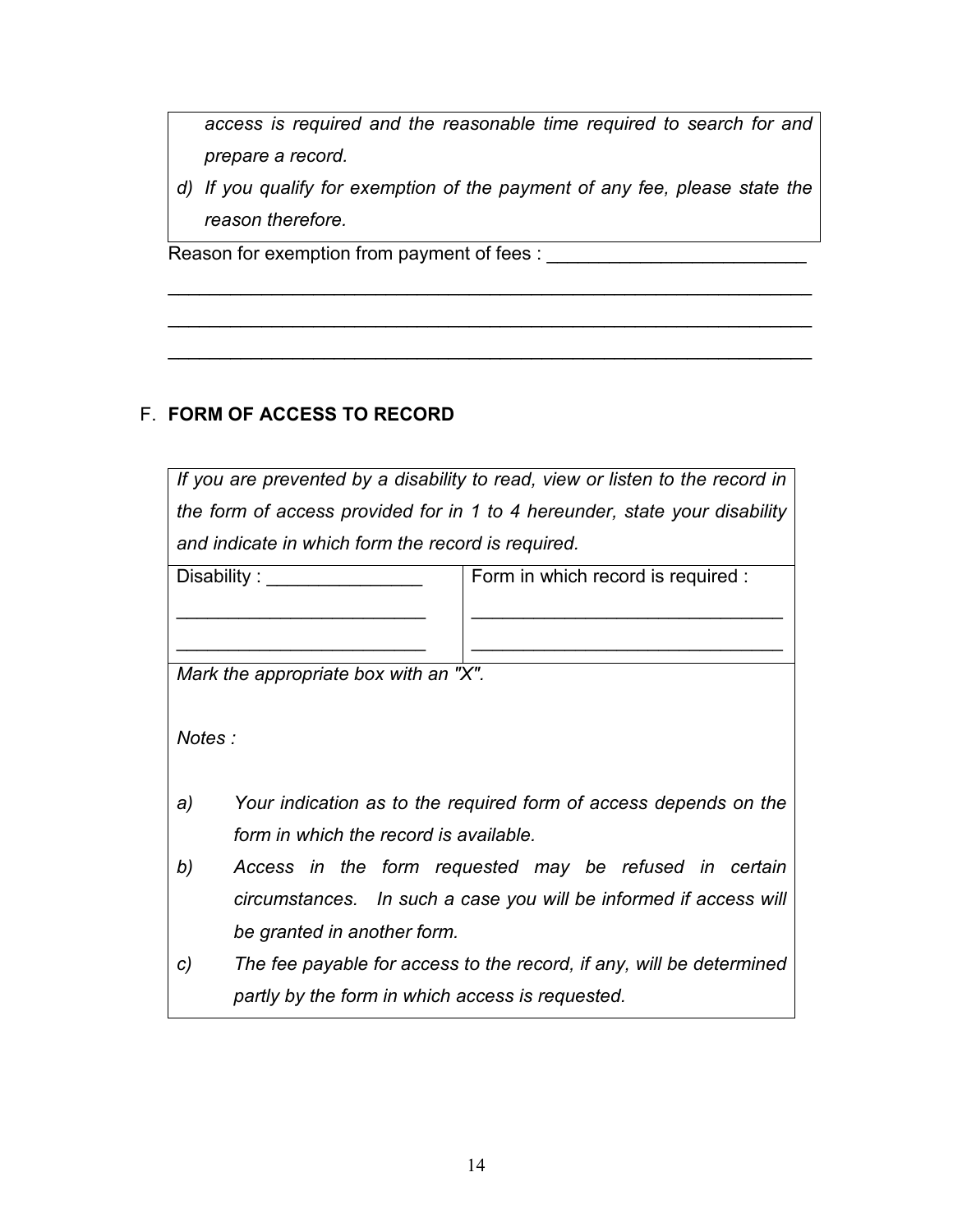| 1.<br>If the record is in written or printed form                                             |                                                                                 |  |                                   |                             |  |                                                                               |
|-----------------------------------------------------------------------------------------------|---------------------------------------------------------------------------------|--|-----------------------------------|-----------------------------|--|-------------------------------------------------------------------------------|
|                                                                                               | Copy of record*                                                                 |  |                                   | Inspection of record        |  |                                                                               |
|                                                                                               | 2. If record consists of visual images :-<br>generated images, sketches, etc.). |  |                                   |                             |  | (this includes photographs, slides, video recordings, computer-               |
|                                                                                               | the<br>View<br>images                                                           |  |                                   | Copy of the images*         |  | Transcription<br>0f<br>the images*                                            |
| 3.<br>If record consists of recorded works or information which can<br>be reproduced in sound |                                                                                 |  |                                   |                             |  |                                                                               |
|                                                                                               | Listen to the soundtrack<br>(audio cassette)                                    |  |                                   |                             |  | Transcription of soundtrack*<br>(written or printed document)                 |
| If record is held on computer or in an electronic or machine<br>4.<br>readable form -         |                                                                                 |  |                                   |                             |  |                                                                               |
|                                                                                               | Printed copy of<br>record*                                                      |  | Printed<br>information<br>record* | copy of<br>derived from the |  | in<br>Copy<br>computer<br>readable<br>form*<br>(stiffy<br>or<br>compact disc) |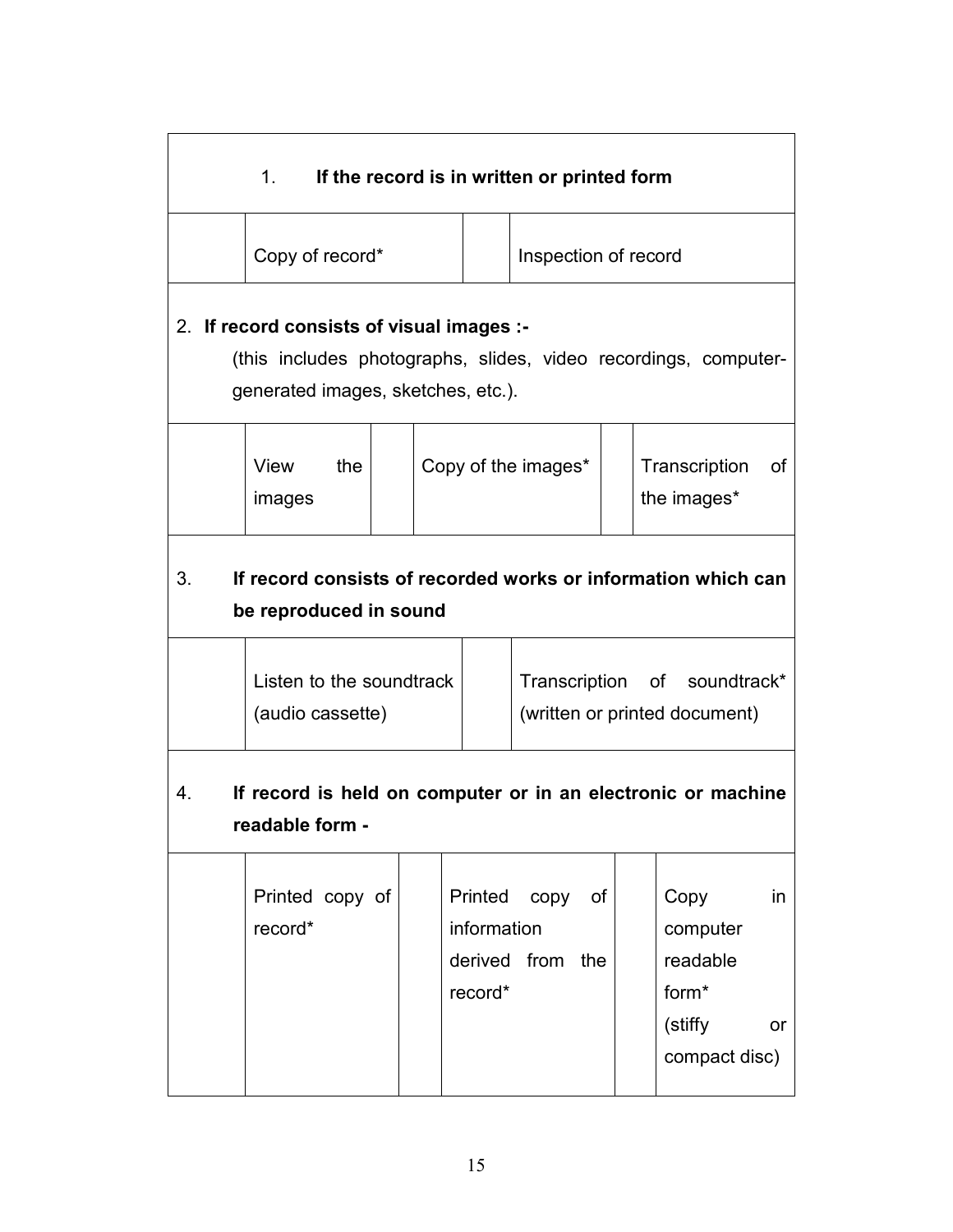|                                                             | Yes |  |
|-------------------------------------------------------------|-----|--|
| *If you requested a copy or transcription of a record       |     |  |
| (above), do you wish the copy or transcription to be posted |     |  |
| to you?                                                     |     |  |
| A postal fee is payable                                     |     |  |

#### G. PARTICULARS OF RIGHT TO BE EXERCISED OR PROTECTED

If the provided space is inadequate please continue on a separate folio and attach it to this form. The requester must sign all the additional folios.

1. Indicate which right is to be exercised or protected :

2. Explain why the requested record is required for the exercising or protection of the aforementioned right :-

 $\_$  , and the set of the set of the set of the set of the set of the set of the set of the set of the set of the set of the set of the set of the set of the set of the set of the set of the set of the set of the set of th

\_\_\_\_\_\_\_\_\_\_\_\_\_\_\_\_\_\_\_\_\_\_\_\_\_\_\_\_\_\_\_\_\_\_\_\_\_\_\_\_\_\_\_\_\_\_\_\_\_\_\_\_\_\_\_\_\_\_\_

\_\_\_\_\_\_\_\_\_\_\_\_\_\_\_\_\_\_\_\_\_\_\_\_\_\_\_\_\_\_\_\_\_\_\_\_\_\_\_\_\_\_\_\_\_\_\_\_\_\_\_\_\_\_\_\_\_\_\_

 $\_$  , and the set of the set of the set of the set of the set of the set of the set of the set of the set of the set of the set of the set of the set of the set of the set of the set of the set of the set of the set of th

 $\_$  , and the set of the set of the set of the set of the set of the set of the set of the set of the set of the set of the set of the set of the set of the set of the set of the set of the set of the set of the set of th

\_\_\_\_\_\_\_\_\_\_\_\_\_\_\_\_\_\_\_\_\_\_\_\_\_\_\_\_\_\_\_\_\_\_\_\_\_\_\_\_\_\_\_\_\_\_\_\_\_\_\_\_\_\_\_\_\_\_\_

#### H. NOTICE OF DECISION REGARDING REQUEST FOR ACCESS

You will be notified in writing whether your request has been approved/denied. If you wish to be informed thereof in another manner, please specify the manner and provide the necessary particulars to enable compliance with your request.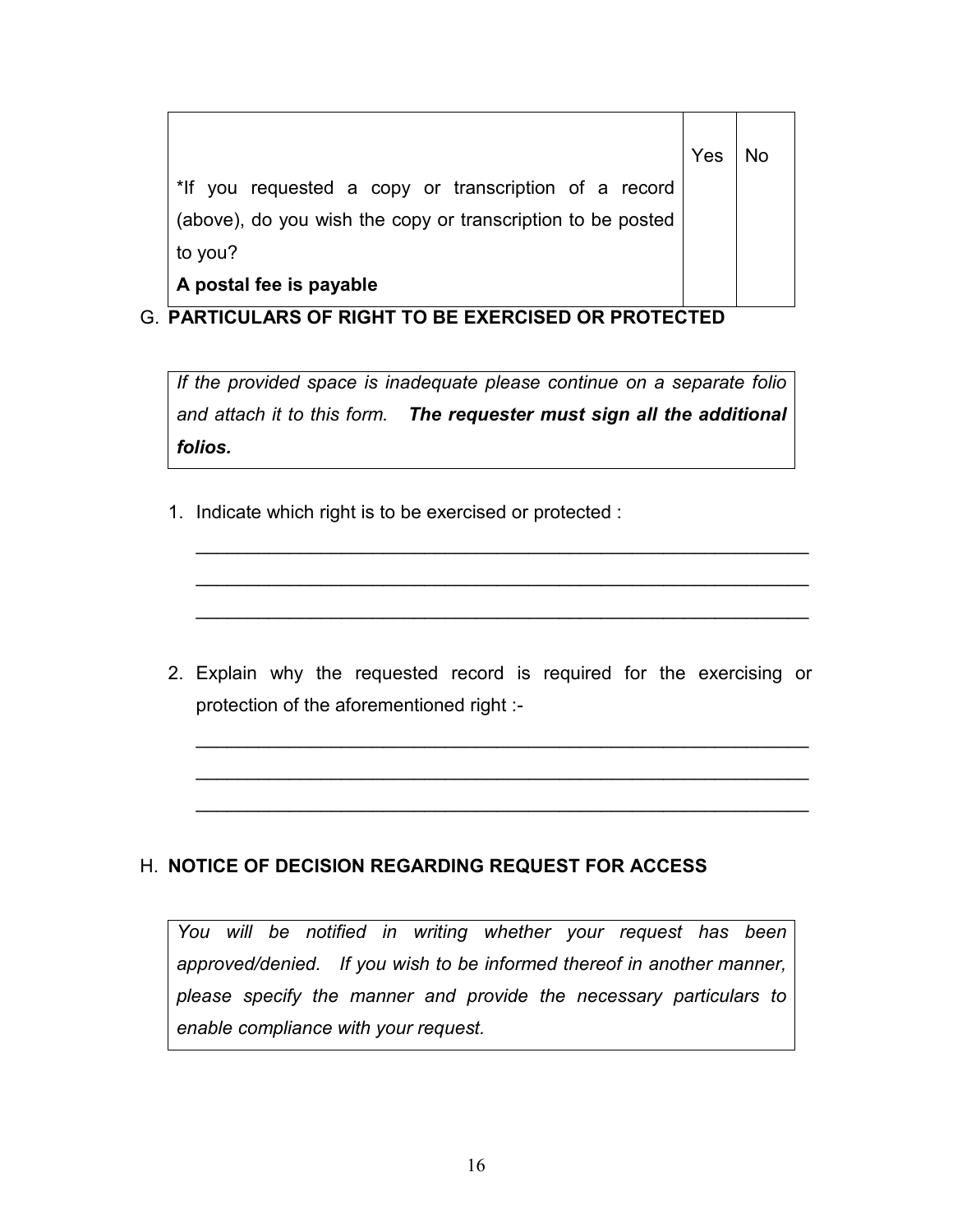How would you prefer to be informed of the decision regarding your request for access to the record? \_\_\_\_\_\_\_\_\_\_\_\_\_\_\_\_\_\_\_\_\_\_\_\_\_\_\_\_\_\_\_\_\_\_\_\_\_\_\_\_\_

 $\mathcal{L}=\mathcal{L}=\mathcal{L}=\mathcal{L}=\mathcal{L}=\mathcal{L}=\mathcal{L}=\mathcal{L}=\mathcal{L}=\mathcal{L}=\mathcal{L}=\mathcal{L}=\mathcal{L}=\mathcal{L}=\mathcal{L}=\mathcal{L}=\mathcal{L}=\mathcal{L}=\mathcal{L}=\mathcal{L}=\mathcal{L}=\mathcal{L}=\mathcal{L}=\mathcal{L}=\mathcal{L}=\mathcal{L}=\mathcal{L}=\mathcal{L}=\mathcal{L}=\mathcal{L}=\mathcal{L}=\mathcal{L}=\mathcal{L}=\mathcal{L}=\mathcal{L}=\mathcal{L}=\mathcal{$ 

Signed at \_\_\_\_\_\_\_\_\_\_\_\_\_\_\_\_\_\_\_\_\_\_\_\_\_ this \_\_\_\_\_\_\_\_ day of \_\_\_\_\_\_\_\_\_\_\_\_\_\_\_\_\_ 20\_\_\_

 $\frac{1}{\sqrt{2}}$  ,  $\frac{1}{\sqrt{2}}$  ,  $\frac{1}{\sqrt{2}}$  ,  $\frac{1}{\sqrt{2}}$  ,  $\frac{1}{\sqrt{2}}$  ,  $\frac{1}{\sqrt{2}}$  ,  $\frac{1}{\sqrt{2}}$  ,  $\frac{1}{\sqrt{2}}$  ,  $\frac{1}{\sqrt{2}}$  ,  $\frac{1}{\sqrt{2}}$  ,  $\frac{1}{\sqrt{2}}$  ,  $\frac{1}{\sqrt{2}}$  ,  $\frac{1}{\sqrt{2}}$  ,  $\frac{1}{\sqrt{2}}$  ,  $\frac{1}{\sqrt{2}}$ 

SIGNATURE OF REQUESTER / PERSON ON WHOSE BEHALF REQUEST IS MADE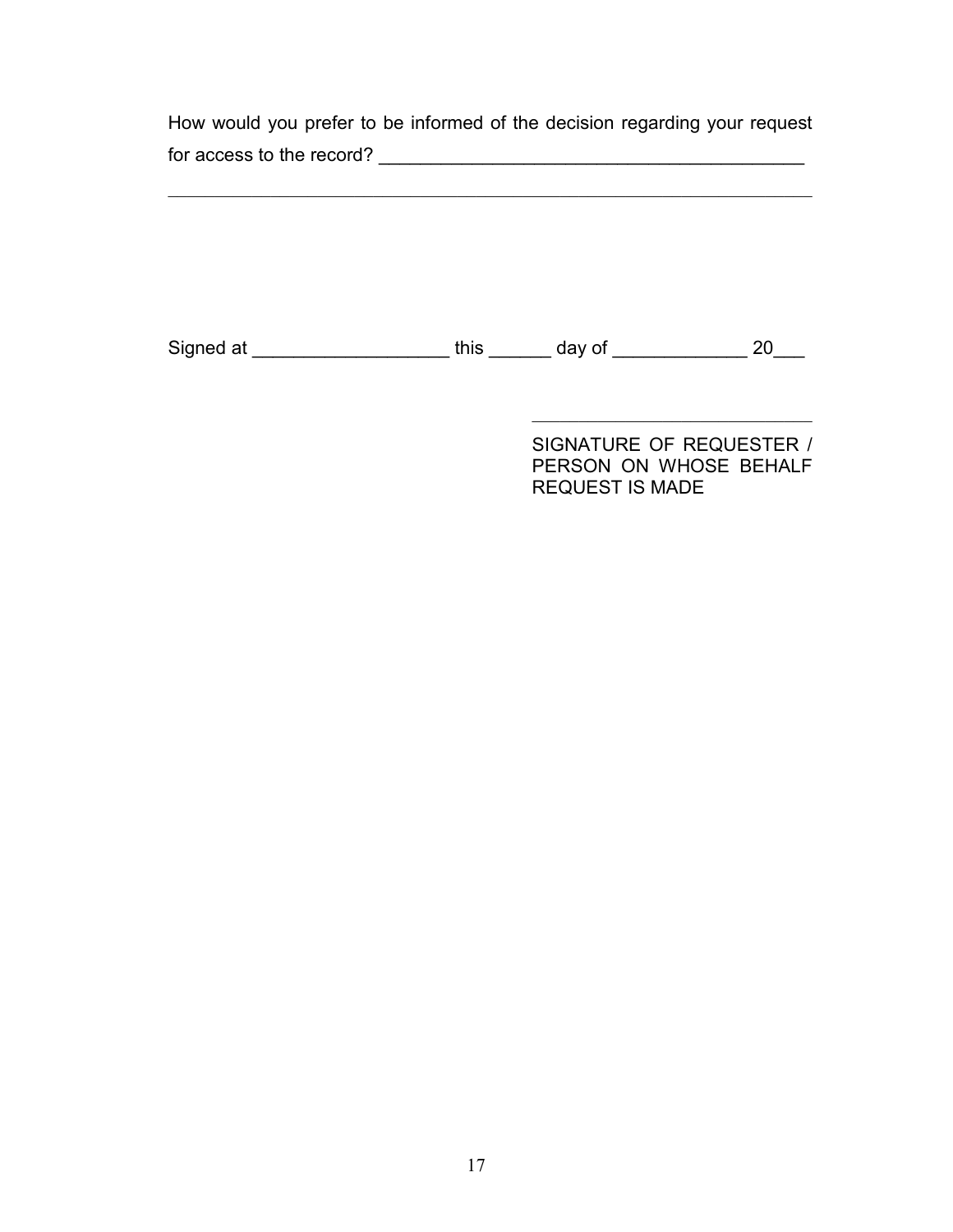### 10. PRESCRIBED FEES

| 10.1 | The fee for a copy of the manual as contemplated in regulation $9(2)(c)$ is<br>R1,10 for every photocopy of an A4-size page or part thereof. |                                                                                 |       |  |  |  |
|------|----------------------------------------------------------------------------------------------------------------------------------------------|---------------------------------------------------------------------------------|-------|--|--|--|
| 10.2 |                                                                                                                                              | The fee for reproduction referred to in regulation 11(1), is as follows :-<br>R |       |  |  |  |
|      |                                                                                                                                              | (a) For every photocopy of an A4-size page or part                              |       |  |  |  |
|      |                                                                                                                                              | thereof                                                                         | 1,10  |  |  |  |
|      |                                                                                                                                              | (b) For every printed copy of an A4-size page or part                           |       |  |  |  |
|      |                                                                                                                                              | thereof held on a computer or in electronic or                                  |       |  |  |  |
|      |                                                                                                                                              | machine readable form                                                           | 0,75  |  |  |  |
|      |                                                                                                                                              | (c) For a copy in a computer-readable form on :-                                |       |  |  |  |
|      | $\mathsf{i}$                                                                                                                                 | stiffy disc                                                                     | 7,50  |  |  |  |
|      |                                                                                                                                              | ii) compact disc                                                                | 70,00 |  |  |  |
|      | $(d)$ i)                                                                                                                                     | For a transcription of visual images, for an A4-                                |       |  |  |  |
|      |                                                                                                                                              | size page or part thereof                                                       | 40,00 |  |  |  |
|      |                                                                                                                                              | ii) For a copy of visual images                                                 | 60,00 |  |  |  |
|      | $(e)$ i)                                                                                                                                     | For a transcription of an audio record, for an                                  |       |  |  |  |
|      |                                                                                                                                              | A4-size page or part thereof                                                    | 20,00 |  |  |  |
|      | ii)                                                                                                                                          | For a copy of an audio record                                                   | 30,00 |  |  |  |
|      |                                                                                                                                              |                                                                                 |       |  |  |  |

10.3 The request fee payable by a requester, other than a personal requester, referred to in regulation 11(2) is R50,00.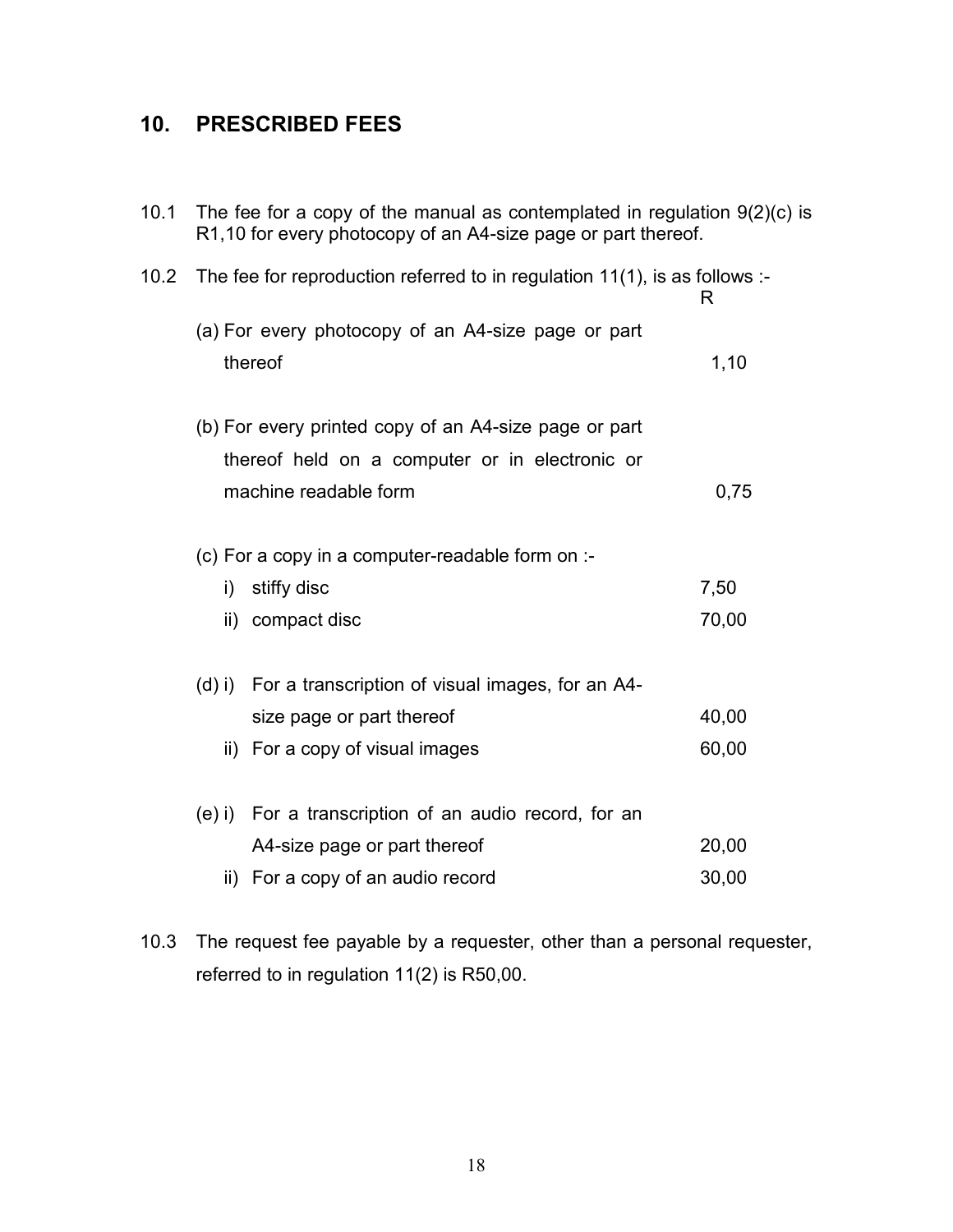10.4 The access fee payable by a requester referred to in regulation 11(3) are as follows :-

|        |                                                                    | R     |
|--------|--------------------------------------------------------------------|-------|
|        | $(1)(a)$ For every photocopy of an A4-size page or<br>part thereof | 1,10  |
|        | (b) For every printed copy of an A4-size page or                   |       |
|        | part thereof held on a computer or in electronic                   |       |
|        | or machine readable form                                           | 0,75  |
|        | (c) For a copy in a computer-readable form on :-                   |       |
| i)     | stiffy disc                                                        | 7,50  |
|        | ii) compact disc                                                   | 70,00 |
|        | (d) i) For a transcription of visual images,                       |       |
|        | for an A4-size page or part thereof                                | 40,00 |
|        | ii) For a copy of visual images                                    | 60,00 |
| (e) i) | For a transcription of an audio record,                            |       |
|        | for an A4-size page or part thereof                                | 20,00 |
|        | ii) For a copy of an audio record                                  | 30,00 |
|        |                                                                    |       |

- (f) To search for the record for disclosure, R30,00 for each hour or part of an hour reasonably required for such search and operation.
- (2) For purposes of section 54(2) of the Act, the following applies :-
	- (a) Six hours as the hours to be exceeded before a deposit is payable; and